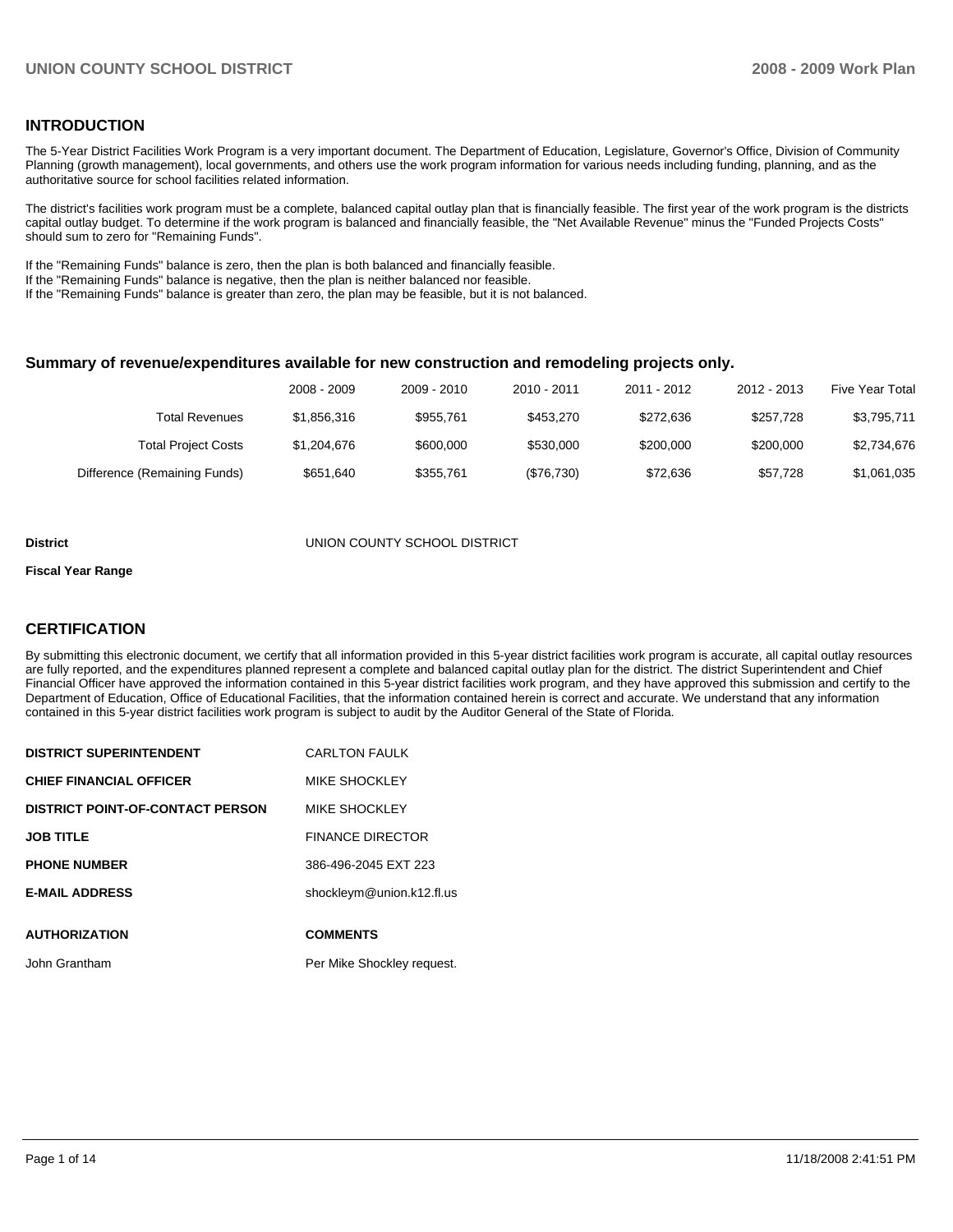# **Expenditures**

### **Expenditure for Maintenance, Repair and Renovation from 2-Mills and PECO**

Annually, prior to the adoption of the district school budget, each school board must prepare a tentative district facilities work program that includes a schedule of major repair and renovation projects necessary to maintain the educational and ancillary facilities of the district.

| Item                                                                                        | 2008 - 2009<br><b>Actual Budget</b> | 2009 - 2010<br>Projected | 2010 - 2011<br>Projected | 2011 - 2012<br>Projected | $2012 - 2013$<br>Projected | <b>Total</b> |  |  |  |  |  |
|---------------------------------------------------------------------------------------------|-------------------------------------|--------------------------|--------------------------|--------------------------|----------------------------|--------------|--|--|--|--|--|
| <b>HVAC</b>                                                                                 | \$75,000                            | \$0                      | \$0                      | \$0                      | \$0                        | \$75,000     |  |  |  |  |  |
| LAKE BUTLER ELEMENTARY<br>Locations:                                                        |                                     |                          |                          |                          |                            |              |  |  |  |  |  |
| Flooring                                                                                    | \$0                                 | \$0                      | \$0                      | \$0                      | \$0                        | \$0          |  |  |  |  |  |
| Locations:<br>No Locations for this expenditure.                                            |                                     |                          |                          |                          |                            |              |  |  |  |  |  |
| Roofing                                                                                     | \$200,000                           | \$150,000                | \$0                      | \$0                      | \$0                        | \$350,000    |  |  |  |  |  |
| LAKE BUTLER ELEMENTARY, UNION SENIOR HIGH<br>Locations:                                     |                                     |                          |                          |                          |                            |              |  |  |  |  |  |
| Safety to Life                                                                              | \$35,000                            | \$35,000                 | \$35,000                 | \$35,000                 | \$35,000                   | \$175,000    |  |  |  |  |  |
| DAY CARE ANNEX, LAKE BUTLER ELEMENTARY, LAKE BUTLER MIDDLE, UNION SENIOR HIGH<br>Locations: |                                     |                          |                          |                          |                            |              |  |  |  |  |  |
| Fencing                                                                                     | \$0                                 | \$0                      | \$0                      | \$0                      | \$0                        | \$0          |  |  |  |  |  |
| Locations:<br>No Locations for this expenditure.                                            |                                     |                          |                          |                          |                            |              |  |  |  |  |  |
| Parking                                                                                     | \$0                                 | \$0                      | \$0                      | \$0                      | \$0                        | \$0          |  |  |  |  |  |
| Locations: No Locations for this expenditure.                                               |                                     |                          |                          |                          |                            |              |  |  |  |  |  |
| Electrical                                                                                  | \$0                                 | \$0                      | \$0                      | \$0                      | \$0                        | \$0          |  |  |  |  |  |
| Locations: No Locations for this expenditure.                                               |                                     |                          |                          |                          |                            |              |  |  |  |  |  |
| Fire Alarm                                                                                  | \$24,960                            | \$24,960                 | \$0                      | \$0                      | \$0                        | \$49,920     |  |  |  |  |  |
| Locations: LAKE BUTLER ELEMENTARY, LAKE BUTLER MIDDLE                                       |                                     |                          |                          |                          |                            |              |  |  |  |  |  |
| Telephone/Intercom System                                                                   | \$27,600                            | \$27,600                 | \$0                      | \$0                      | \$0                        | \$55,200     |  |  |  |  |  |
| Locations: LAKE BUTLER MIDDLE                                                               |                                     |                          |                          |                          |                            |              |  |  |  |  |  |
| <b>Closed Circuit Television</b>                                                            | \$0                                 | \$0                      | \$0                      | \$0                      | \$0                        | \$0          |  |  |  |  |  |
| Locations: No Locations for this expenditure.                                               |                                     |                          |                          |                          |                            |              |  |  |  |  |  |
| Paint                                                                                       | \$0                                 | \$0                      | \$0                      | \$0                      | \$0                        | \$0          |  |  |  |  |  |
| Locations: No Locations for this expenditure.                                               |                                     |                          |                          |                          |                            |              |  |  |  |  |  |
| Maintenance/Repair                                                                          | \$175,000                           | \$0                      | \$0                      | \$0                      | \$0                        | \$175,000    |  |  |  |  |  |
| LAKE BUTLER ELEMENTARY, LAKE BUTLER MIDDLE, UNION SENIOR HIGH<br>Locations:                 |                                     |                          |                          |                          |                            |              |  |  |  |  |  |
| <b>Sub Total:</b>                                                                           | \$537,560                           | \$237,560                | \$35,000                 | \$35,000                 | \$35,000                   | \$880,120    |  |  |  |  |  |

| IPECO Maintenance Expenditures | \$158,793 | \$158.7931 | \$158,793 | \$158,793 | \$158.793 | \$793,965 |
|--------------------------------|-----------|------------|-----------|-----------|-----------|-----------|
| <b>Two Mill Sub Total:</b>     | \$561,353 | \$228,767  | \$26,207  | \$26,207  | \$26,207  | \$868,741 |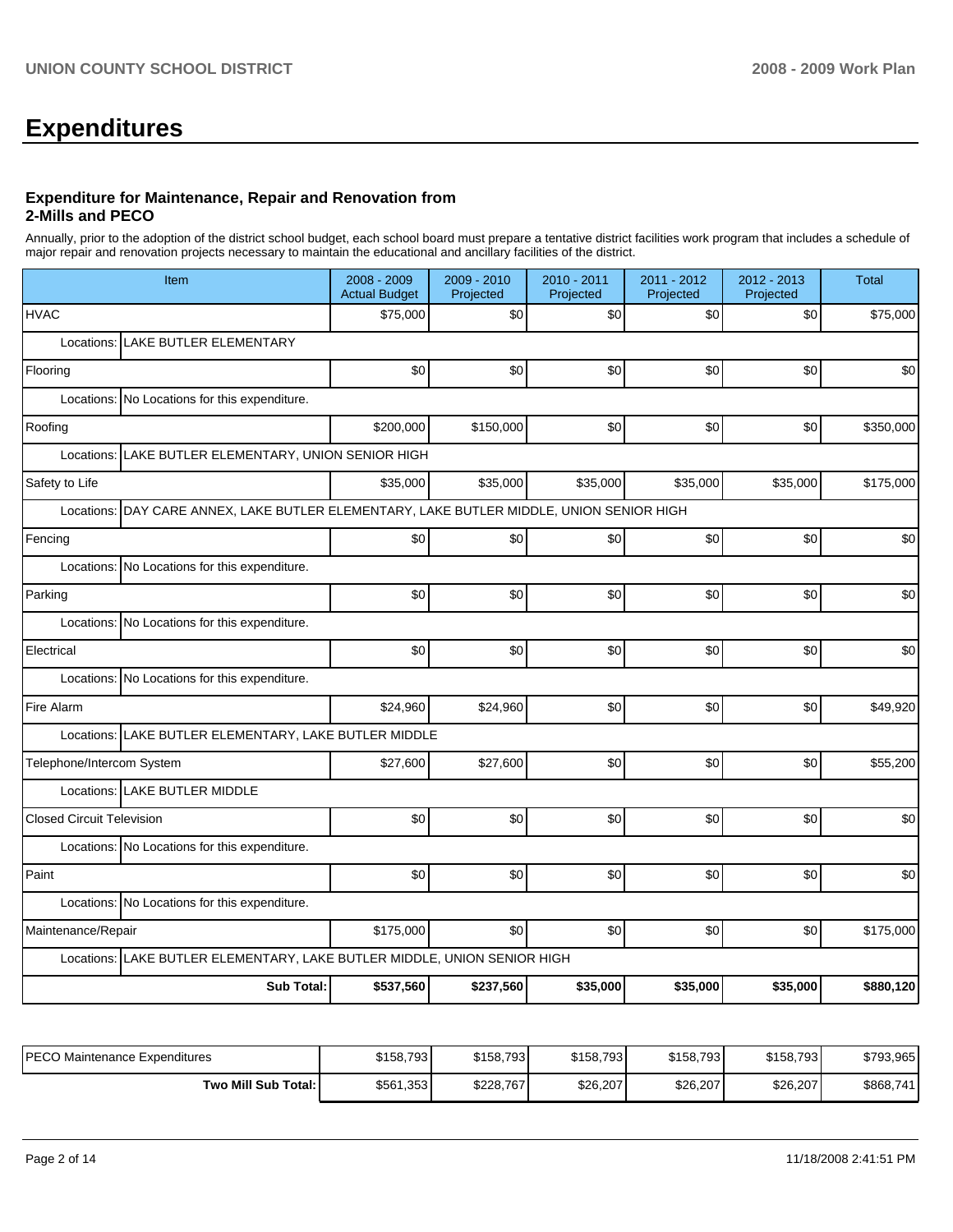| Other Items                                                             |        | $2008 - 2009$<br><b>Actual Budget</b> | $2009 - 2010$<br>Projected | $2010 - 2011$<br>Projected | $2011 - 2012$<br>Projected | $2012 - 2013$<br>Projected | Total       |  |  |
|-------------------------------------------------------------------------|--------|---------------------------------------|----------------------------|----------------------------|----------------------------|----------------------------|-------------|--|--|
| IMAINTENANCE DISTRICTWIDE                                               |        | \$182.586                             | \$150,000                  | \$150,000                  | \$150,000                  | \$150,000                  | \$782,586   |  |  |
| Locations LAKE BUTLER ELEMENTARY, LAKE BUTLER MIDDLE, UNION SENIOR HIGH |        |                                       |                            |                            |                            |                            |             |  |  |
|                                                                         | Total: | \$720,146                             | \$387,560                  | \$185,000                  | \$185,000                  | \$185,000                  | \$1,662,706 |  |  |

## **Local Two Mill Expenditure For Maintenance, Repair and Renovation**

Anticipated expenditures expected from local funding sources over the years covered by the current work plan.

| Item                                      | $2008 - 2009$<br><b>Actual Budget</b> | 2009 - 2010<br>Projected | $2010 - 2011$<br>Projected | 2011 - 2012<br>Projected | 2012 - 2013<br>Projected | Total       |
|-------------------------------------------|---------------------------------------|--------------------------|----------------------------|--------------------------|--------------------------|-------------|
| Remaining Maint and Repair from 2 Mills   | \$561,353                             | \$228,767                | \$26,207                   | \$26,207                 | \$26,207                 | \$868,741   |
| Maintenance/Repair Salaries               | \$0                                   | \$0                      | \$0                        | \$0                      | \$0                      | \$0         |
| <b>School Bus Purchases</b>               | \$89,000                              | \$89,000                 | \$89,000                   | \$92,000                 | \$92,000                 | \$451,000   |
| <b>Other Vehicle Purchases</b>            | \$0                                   | \$0                      | \$0                        | \$0                      | \$0                      | \$0         |
| Capital Outlay Equipment                  | \$0                                   | \$0                      | \$0                        | \$0                      | \$0                      | \$0         |
| Rent/Lease Payments                       | \$0                                   | \$0                      | \$0                        | \$0                      | \$0                      | \$0         |
| ICOP Debt Service                         | \$154,442                             | \$154,442                | \$154,442                  | \$154,442                | \$154,442                | \$772,210   |
| Rent/Lease Relocatables                   | \$0                                   | \$0                      | \$0                        | \$0                      | \$0                      | \$0         |
| <b>Environmental Problems</b>             | \$0                                   | \$0                      | \$0                        | \$0                      | \$0                      | \$0         |
| ls.1011.14 Debt Service                   | \$0                                   | \$0                      | \$0                        | \$0                      | \$0                      | \$0         |
| Special Facilities Account                | \$0                                   | \$0                      | \$0                        | \$0                      | \$0                      | \$0         |
| <b>DISTRICTWIDE RENOVATION/REMODELING</b> | \$309,498                             | \$100,000                | \$100,000                  | \$100,000                | \$100,000                | \$709,498   |
| Local Expenditure Totals:                 | \$1,114,293                           | \$572,209                | \$369,649                  | \$372,649                | \$372,649                | \$2,801,449 |

# **Revenue**

# **2 Mill Revenue Source**

Schedule of Estimated Capital Outlay Revenue from each currently approved source which is estimated to be available for expenditures on the projects included in the tentative district facilities work program. All amounts are NET after considering carryover balances, interest earned, new COP's, 1011.14 and 1011.15 loans, etc. Districts cannot use 2-Mill funds for salaries except for those explicitly associated with maintenance/repair projects. (1011.71 (5), F.S.)

| <b>Item</b>                                                                    | Fund | $2008 - 2009$<br><b>Actual Value</b> | $2009 - 2010$<br>Projected | $2010 - 2011$<br>Projected | $2011 - 2012$<br>Projected | $2012 - 2013$<br>Projected | Total           |
|--------------------------------------------------------------------------------|------|--------------------------------------|----------------------------|----------------------------|----------------------------|----------------------------|-----------------|
| (1) Non-exempt property<br>assessed valuation                                  |      | \$252,361,318                        | \$258,039,448              | \$263,845,336              | \$269,781,856              | \$275,851,948              | \$1,319,879,906 |
| (2) The Millege projected for<br>discretionary capital outlay per<br>s.1011.71 |      | 1.75                                 | 1.75 l                     | 1.75                       | 1.75                       | 1.75                       |                 |
| (3) Full value of the 2-Mill<br>discretionary capital outlay per<br>s.1011.71  |      | \$419.551                            | \$428.991                  | \$438.643                  | \$448.512                  | \$458.604                  | \$2,194,301     |
| (4) Value of the portion of the 2-<br>Mills ACTUALLY levied                    | 370  | \$419,551                            | \$428,991                  | \$438.643                  | \$448.512                  | \$458,604                  | \$2,194,301     |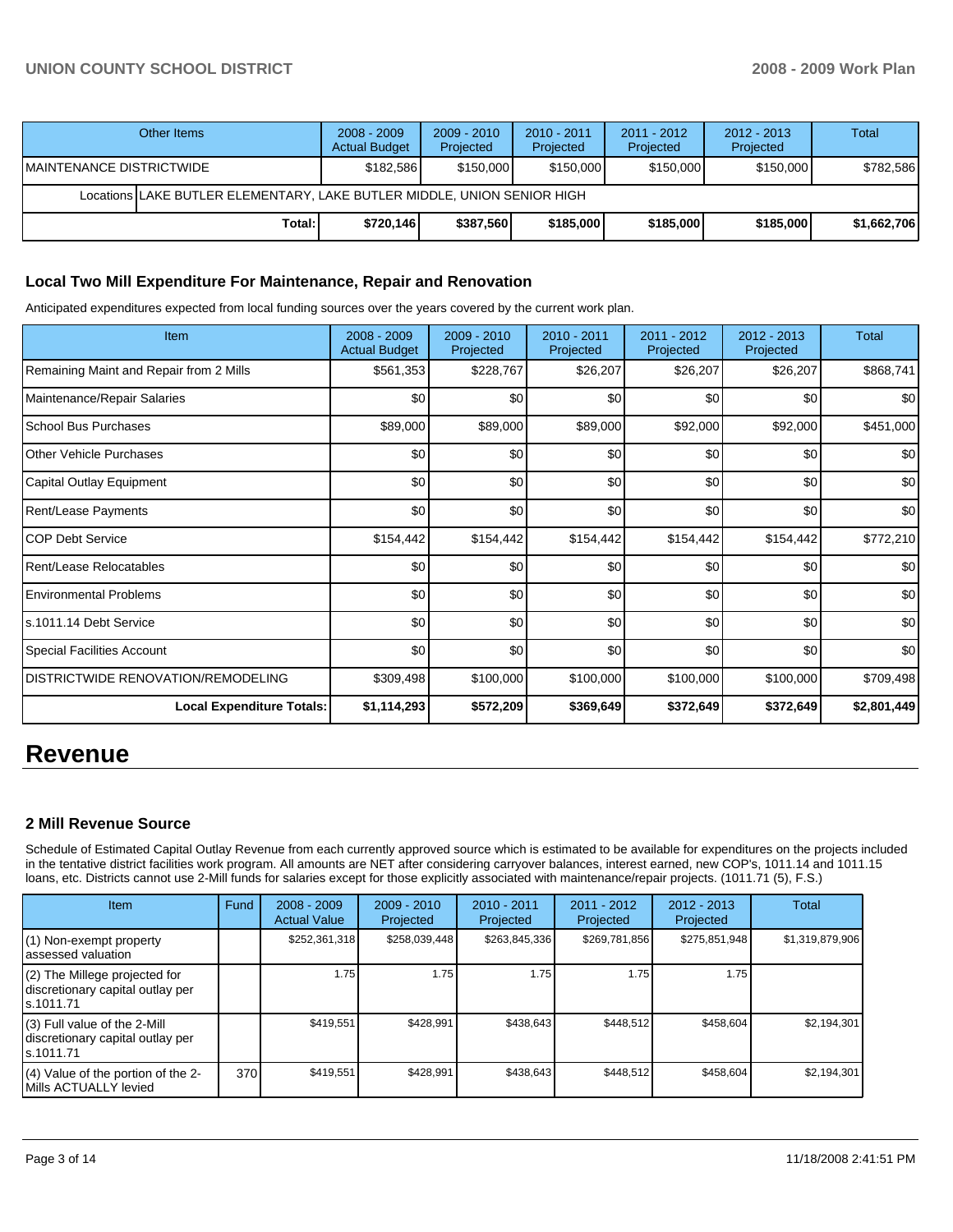| .<br>$- \cdot -$<br>15<br>$\overline{\phantom{a}}$<br>; (3) and<br>$\sim$<br><b>lines</b><br>14<br>Jitté<br>.<br>٠.<br>ີ | тn Алтинистика (1980)<br>1980 година (1980)<br>1980 година (1980)<br>æи. | \$0 l | ጦጣ<br>w | ሶስ<br>JU. | ጦጣ<br>JU. | m c<br>w |
|--------------------------------------------------------------------------------------------------------------------------|--------------------------------------------------------------------------|-------|---------|-----------|-----------|----------|

## **PECO Revenue Source**

The figure in the row designated "PECO Maintenance" will be subtracted from funds available for new construction because PECO maintenance dollars cannot be used for new construction.

| <b>Item</b>                           | Fund         | $2008 - 2009$<br><b>Actual Budget</b> | $2009 - 2010$<br>Projected | 2010 - 2011<br>Projected | $2011 - 2012$<br>Projected | $2012 - 2013$<br>Projected | Total       |
|---------------------------------------|--------------|---------------------------------------|----------------------------|--------------------------|----------------------------|----------------------------|-------------|
| IPECO New Construction                | 340 <b>I</b> | \$79.498                              | \$79.498                   | \$79.498                 | \$79.498                   | \$79,498                   | \$397,490   |
| <b>IPECO Maintenance Expenditures</b> |              | \$158,793                             | \$158.793                  | \$158.793                | \$158.793                  | \$158,793                  | \$793,965   |
|                                       |              | \$238,291                             | \$238.291                  | \$238.291                | \$238.291                  | \$238,291                  | \$1,191,455 |

## **CO & DS Revenue Source**

Revenue from Capital Outlay and Debt Service funds.

| Item                                               | Fund | $2008 - 2009$<br><b>Actual Budget</b> | $2009 - 2010$<br>Projected | $2010 - 2011$<br>Projected | 2011 - 2012<br>Projected | $2012 - 2013$<br>Projected | Total    |
|----------------------------------------------------|------|---------------------------------------|----------------------------|----------------------------|--------------------------|----------------------------|----------|
| ICO & DS Cash Flow-through<br><b>I</b> Distributed | 360  | \$15.403                              | \$15.403                   | \$15.403                   | \$15,403                 | \$15.403                   | \$77,015 |
| ICO & DS Interest on<br>Undistributed CO           | 360  | \$1,872                               | \$1,872                    | \$1,872                    | \$1,872                  | \$1,872                    | \$9,360  |
|                                                    |      | \$17.275                              | \$17,275                   | \$17,275                   | \$17,275                 | \$17,275                   | \$86,375 |

## **Fair Share Revenue Source**

All legally binding commitments for proportionate fair-share mitigation for impacts on public school facilities must be included in the 5-year district work program.

Nothing reported for this section.

## **Sales Surtax Referendum**

Specific information about any referendum for a 1-cent or ½-cent surtax referendum during the previous year.

**Did the school district hold a surtax referendum during the past fiscal year 2007 - 2008?** No

# **Additional Revenue Source**

Any additional revenue sources

| Item                                      | 2008 - 2009<br><b>Actual Value</b> | $2009 - 2010$<br>Projected | 2010 - 2011<br>Projected | 2011 - 2012<br>Projected | 2012 - 2013<br>Projected | Total |
|-------------------------------------------|------------------------------------|----------------------------|--------------------------|--------------------------|--------------------------|-------|
| Proceeds from a s.1011.14/15 F.S. Loans I | ጥ.<br>υU                           | ¢Λ<br>υU                   | \$0                      | \$0                      | \$0                      | \$0   |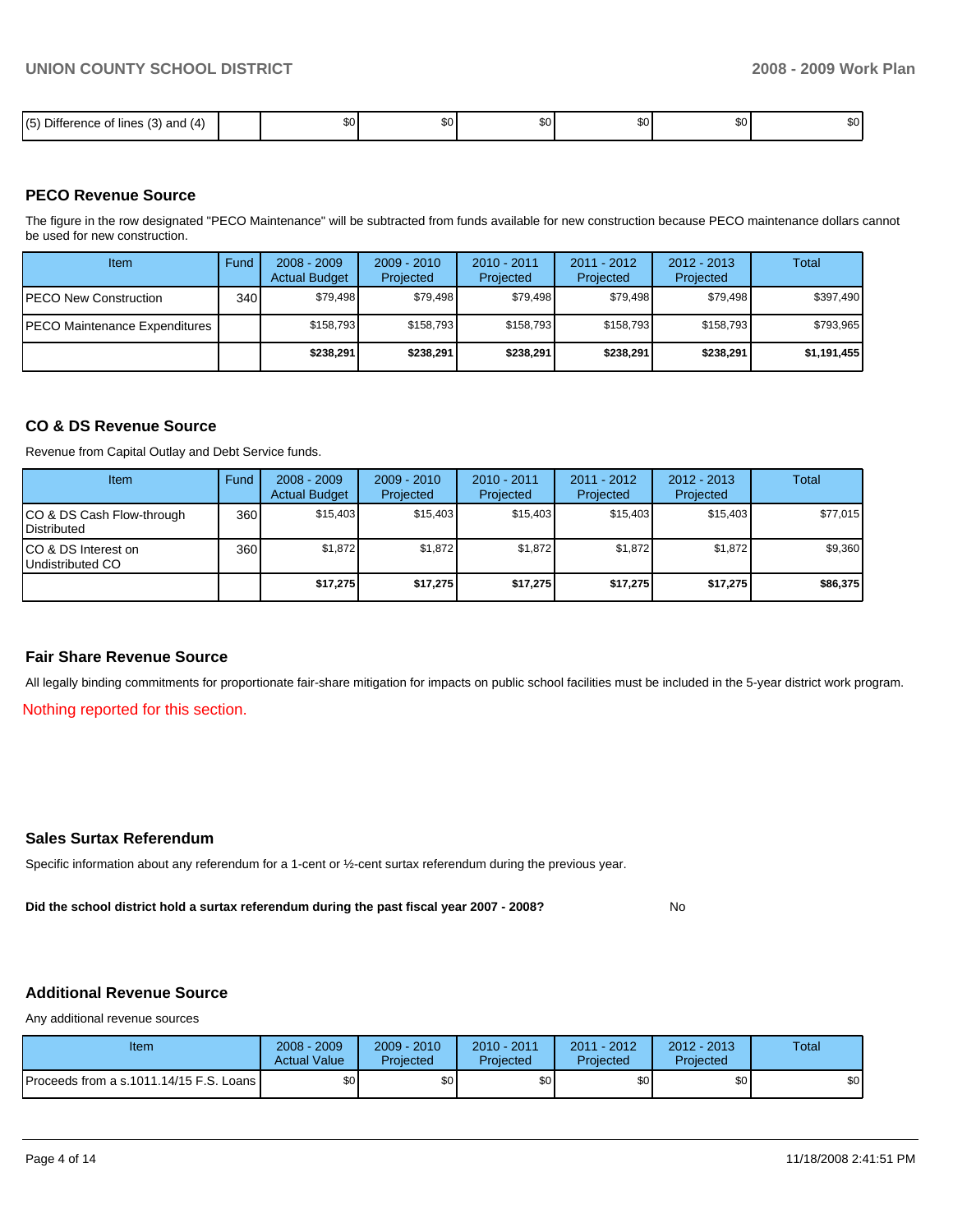# **UNION COUNTY SCHOOL DISTRICT 2008 - 2009 Work Plan**

| District Bonds - Voted local bond<br>referendum proceeds per s.9, Art VII<br><b>State Constitution</b> | \$0         | \$0         | \$0       | \$0       | \$0      | \$0         |
|--------------------------------------------------------------------------------------------------------|-------------|-------------|-----------|-----------|----------|-------------|
| Proceeds from Special Act Bonds                                                                        | \$0         | \$0         | \$0       | \$0       | \$0      | \$0         |
| Estimated Revenue from CO & DS Bond<br>Sale                                                            | \$0         | \$0         | \$0       | \$0       | \$0      | \$0         |
| Proceeds from Voted Capital<br>Improvements millage                                                    | \$0         | \$0         | \$0       | \$0       | \$0      | \$0         |
| Other Revenue for Other Capital Projects                                                               | \$0         | \$0         | \$0       | \$0       | \$0      | \$0         |
| Proceeds from 1/2 cent sales surtax<br>authorized by school board                                      | \$0         | \$0         | \$0       | \$0       | \$0      | \$0         |
| Proceeds from local governmental<br>infrastructure sales surtax                                        | \$0         | \$0         | \$0       | \$0       | \$0      | \$0         |
| Proceeds from Certificates of<br>Participation (COP's) Sale                                            | \$105,000   | \$105,000   | \$162,503 | \$0       | \$0      | \$372,503   |
| Classrooms First Bond proceeds amount<br>authorized in FY 1997-98                                      | \$0         | \$0         | \$0       | \$0       | \$0      | \$0         |
| <b>Classrooms for Kids</b>                                                                             | \$1,204,676 | \$647,206   | \$0       | \$0       | \$0      | \$1,851,882 |
| <b>District Equity Recognition</b>                                                                     | \$0         | \$0         | \$0       | \$0       | \$0      | \$0         |
| <b>Federal Grants</b>                                                                                  | \$0         | \$0         | \$0       | \$0       | \$0      | \$0         |
| Proportionate share mitigation (actual<br>cash revenue only, not in kind donations)                    | \$0         | \$0         | \$0       | \$0       | \$0      | \$0         |
| Impact fees received                                                                                   | \$0         | \$0         | \$0       | \$0       | \$0      | \$0         |
| Private donations                                                                                      | \$0         | \$0         | \$0       | \$0       | \$0      | \$0         |
| Grants from local governments or not-for-<br>profit organizations                                      | \$0         | \$0         | \$0       | \$0       | \$0      | \$0         |
| Interest, Including Profit On Investment                                                               | \$0         | \$0         | \$0       | \$0       | \$0      | \$0         |
| Revenue from Bonds pledging proceeds<br>from 1 cent or 1/2 cent Sales Surtax                           | \$0         | \$0         | \$0       | \$0       | \$0      | \$0         |
| <b>Fund Balance Carried Forward</b>                                                                    | \$0         | \$0         | \$0       | \$0       | \$0      | \$0         |
| Obligated Fund Balance Carried Forward                                                                 | \$0         | \$0         | \$0       | \$0       | \$0      | \$0         |
| <b>Special Facilities Account</b>                                                                      | \$0         | \$0         | \$0       | \$0       | \$0      | \$0         |
| One Cent - 1/2 Cent Sales Surtax Debt<br>Service                                                       | \$0         | \$0         | \$0       | \$0       | \$0      | \$0         |
| PECO CONSTR. PRIOR YR BALANCE                                                                          | \$656,303   | \$0         | \$0       | \$0       | \$0      | \$656,303   |
| PECO SPEC. MAINT BALANCE<br><b>FORWRD</b>                                                              | \$152,193   | \$0         | \$0       | \$0       | \$0      | \$152,193   |
| TWO MILL CARRYOVER BALANCE                                                                             | \$336,113   | \$250,000   | \$125,000 | \$100,000 | \$75,000 | \$886,113   |
| Subtotal                                                                                               | \$2,454,285 | \$1,002,206 | \$287,503 | \$100,000 | \$75,000 | \$3,918,994 |

# **Total Revenue Summary**

| Item Name                                              | $2008 - 2009$<br><b>Budget</b> | $2009 - 2010$<br>Projected | $2010 - 2011$<br><b>Projected</b> | $2011 - 2012$<br>Projected | $2012 - 2013$<br>Projected | <b>Five Year Total</b> |
|--------------------------------------------------------|--------------------------------|----------------------------|-----------------------------------|----------------------------|----------------------------|------------------------|
| Local Two Mill Discretionary Capital<br>Outlay Revenue | \$419.551                      | \$428.991                  | \$438.643                         | \$448.512                  | \$458.604                  | \$2.194.301            |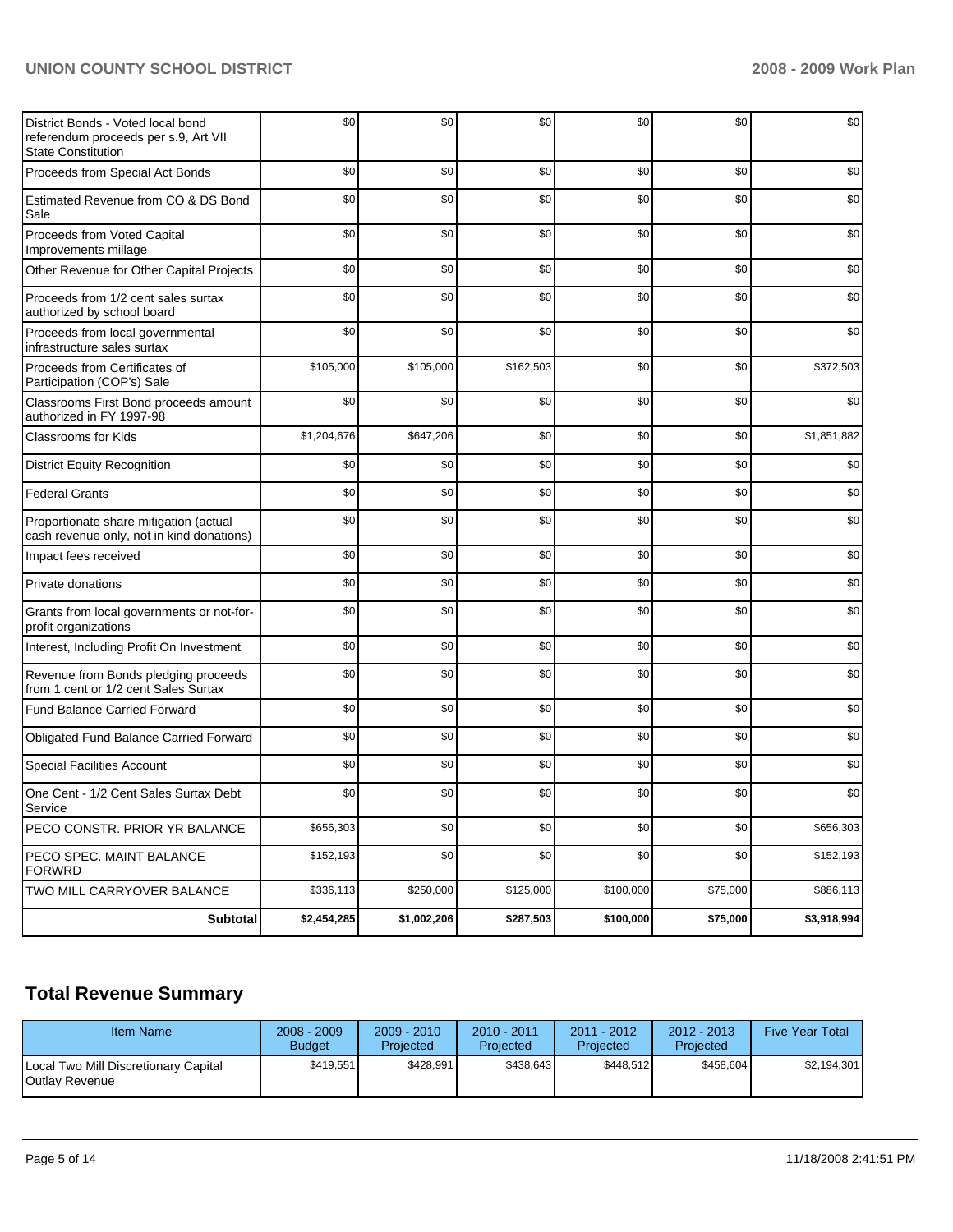# **UNION COUNTY SCHOOL DISTRICT 2008 - 2009 Work Plan**

| IPECO and 2 Mill Maint and Other 2 Mill<br><b>Expenditures</b> | (\$1,114,293)                | $(\$572,209)$            | (\$369,649)              | (\$372,649)              | (\$372,649)                | (\$2,801,449)          |
|----------------------------------------------------------------|------------------------------|--------------------------|--------------------------|--------------------------|----------------------------|------------------------|
| IPECO Maintenance Revenue                                      | \$158,793                    | \$158,793                | \$158,793                | \$158,793                | \$158,793                  | \$793,965              |
| <b>Available 2 Mill for New Construction</b>                   | (\$694,742)                  | (\$143,218)              | \$68,994                 | \$75,863                 | \$85,955                   | (\$607, 148)           |
|                                                                |                              |                          |                          |                          |                            |                        |
| <b>Item Name</b>                                               | 2008 - 2009<br><b>Budget</b> | 2009 - 2010<br>Projected | 2010 - 2011<br>Projected | 2011 - 2012<br>Projected | $2012 - 2013$<br>Projected | <b>Five Year Total</b> |
| ICO & DS Revenue                                               | \$17,275                     | \$17,275                 | \$17,275                 | \$17,275                 | \$17,275                   | \$86,375               |
| <b>IPECO New Construction Revenue</b>                          | \$79,498                     | \$79,498                 | \$79,498                 | \$79,498                 | \$79,498                   | \$397,490              |
| Other/Additional Revenue                                       | \$2,454,285                  | \$1,002,206              | \$287,503                | \$100,000                | \$75,000                   | \$3,918,994            |
| <b>Total Additional Revenue</b>                                | \$2,551,058                  | \$1,098,979              | \$384,276                | \$196,773                | \$171,773                  | \$4,402,859            |
| <b>Total Available Revenue</b>                                 | \$1,856,316                  | \$955,761                | \$453,270                | \$272,636                | \$257,728                  | \$3,795,711            |

# **Project Schedules**

# **Capacity Project Schedules**

A schedule of capital outlay projects necessary to ensure the availability of satisfactory classrooms for the projected student enrollment in K-12 programs.

| <b>Project Description</b>                      | Location                            |                  | 2008 - 2009 | 2009 - 2010 | 2010 - 2011 | 2011 - 2012 | 2012 - 2013 | Total           | Funded |
|-------------------------------------------------|-------------------------------------|------------------|-------------|-------------|-------------|-------------|-------------|-----------------|--------|
| CLASSROOM POD<br>16 NEW<br><b>CLASSROOMS</b>    | <b>LAKE BUTLER</b><br><b>MIDDLE</b> | Planned<br>Cost: | \$1,204,676 | \$0         | \$0         | \$0         | \$0         | \$1,204,676 Yes |        |
|                                                 | <b>Student Stations:</b>            |                  | 132         |             |             |             |             | 132             |        |
|                                                 | <b>Total Classrooms:</b>            |                  | 6           |             |             |             |             | 6               |        |
|                                                 | Gross Sq Ft:                        |                  | 5,000       |             |             |             |             | 5,000           |        |
| LAKE BUTLER<br>ELEM. SCHOOL 6<br> CLASSROOM POD | Location not<br>specified           | Planned<br>Cost: | \$0         | \$600,000   | \$400,000   | \$200,000   | \$200,000   | \$1,400,000 Yes |        |
|                                                 | <b>Student Stations:</b>            |                  | 18          |             |             | 108         | $\Omega$    | 126             |        |
|                                                 | <b>Total Classrooms:</b>            |                  |             |             | U           | 0           | U           |                 |        |
|                                                 |                                     | Gross Sq Ft:     | $\Omega$    | 0           | 0           | 5,000       | $\Omega$    | 5,000           |        |

| <b>Planned Cost:</b>       | \$1,204,676      | \$600,000 | \$400,000 | \$200,000 | \$200,000 | \$2,604,676 |
|----------------------------|------------------|-----------|-----------|-----------|-----------|-------------|
| <b>Student Stations: I</b> | 150 <sub>l</sub> |           |           | 108       |           | 258         |
| <b>Total Classrooms:</b>   |                  |           |           |           |           |             |
| Gross Sq Ft:               | 5,000            |           |           | 5,000     |           | 10,000      |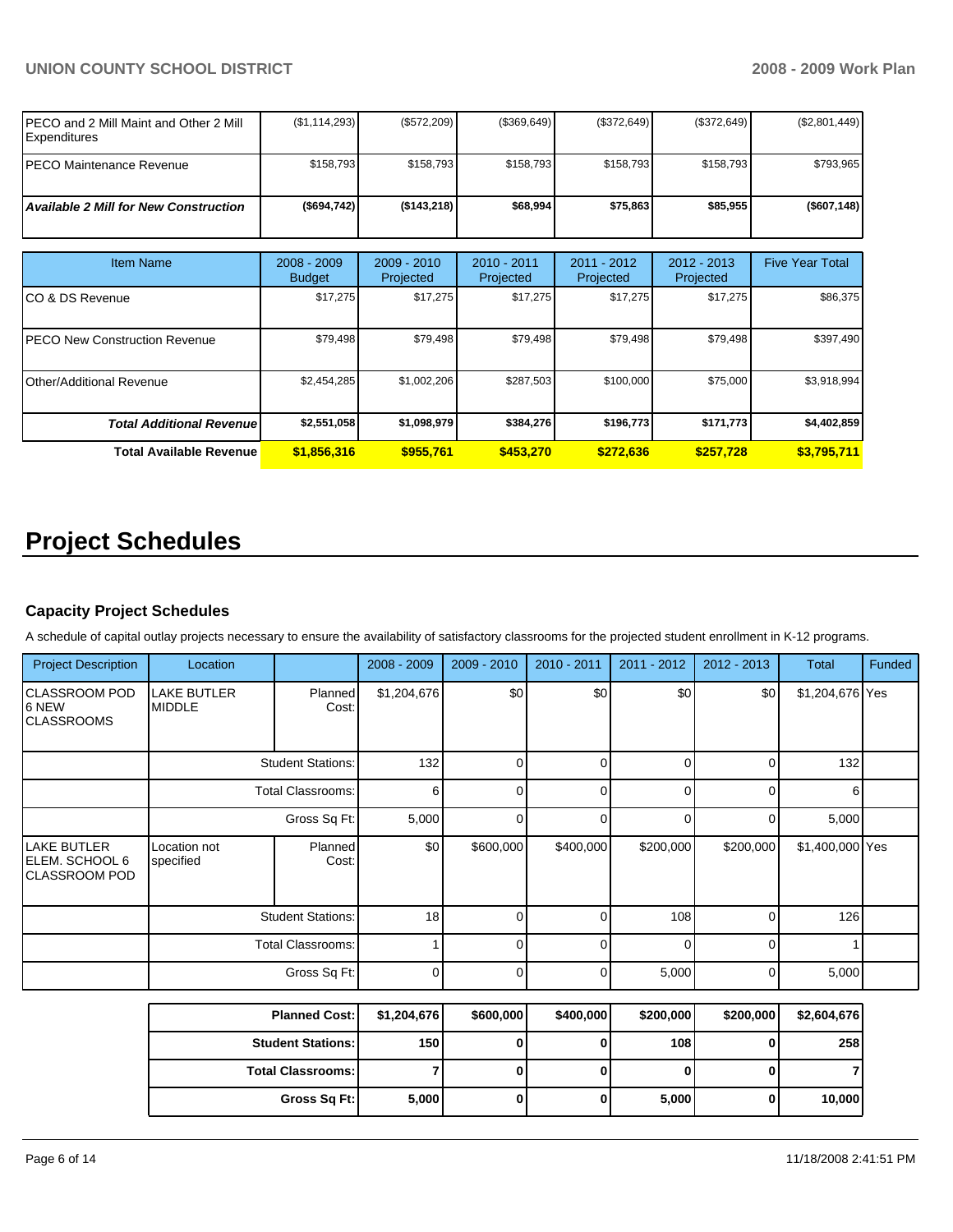# **Other Project Schedules**

Major renovations, remodeling, and additions of capital outlay projects that do not add capacity to schools.

| <b>Project Description</b>                               | Location                                                  | $2008 - 2009$<br><b>Actual Budget</b> | $2009 - 2010$<br>Projected | 2010 - 2011<br>Projected | $2011 - 2012$<br>Projected | $2012 - 2013$<br>Projected | Total         | Funded  |
|----------------------------------------------------------|-----------------------------------------------------------|---------------------------------------|----------------------------|--------------------------|----------------------------|----------------------------|---------------|---------|
| Project description not specified Location not specified |                                                           | \$0                                   | \$0                        | \$0                      | \$0                        | \$0 <sub>1</sub>           |               | $$0$ No |
| IREPLACE GYM ROOF                                        | LAKE BUTLER MIDDLE                                        | \$0                                   | \$0                        | \$100,000                | \$0                        | \$0                        | \$100,000 Yes |         |
| IRE-ROOF TWO BUILDINGS<br>IAT THE DISTRICT OFFICE.       | <b>UNION</b><br><b>ISUPERINTENDENT'S</b><br><b>OFFICE</b> | \$0                                   | \$0                        | \$30,000                 | \$0                        | \$0                        | \$30,000 Yes  |         |
|                                                          |                                                           | \$0                                   | \$0                        | \$130,000                | \$0                        | \$0                        | \$130,000     |         |

## **Additional Project Schedules**

Any projects that are not identified in the last approved educational plant survey.

| <b>Project Description</b>                    | Location                  | <b>Num</b> | $2008 - 2009$<br>Classroom Actual Budget | 2009 - 2010<br>Projected | 2010 - 2011<br>Projected | 2011 - 2012<br>Projected | 2012 - 2013<br>Projected | <b>Total</b> | <b>Funded</b> |
|-----------------------------------------------|---------------------------|------------|------------------------------------------|--------------------------|--------------------------|--------------------------|--------------------------|--------------|---------------|
| Project description not<br><b>I</b> specified | Location not<br>specified |            | \$0                                      | \$0 <sub>1</sub>         | \$0                      | \$0                      | \$0                      |              | \$0 No        |
|                                               |                           |            | \$0                                      | \$0                      | \$0                      | \$0                      | \$0                      | \$0 I        |               |

# **Non Funded Growth Management Project Schedules**

Schedule indicating which projects, due to planned development, that CANNOT be funded from current revenues projected over the next five years.

| <b>Project Description</b>        | $2008 - 2009$<br>Actual Budget | $2009 - 2010$<br>Projected | $2010 - 2011$<br>Projected | $2011 - 2012$<br>Projected | $2012 - 2013$<br>Projected | Total | Funded  |
|-----------------------------------|--------------------------------|----------------------------|----------------------------|----------------------------|----------------------------|-------|---------|
| Project description not specified | \$0                            | \$0                        | \$0                        | \$0                        | \$0                        |       | $$0$ No |
|                                   | \$0                            | \$0                        | \$0                        | \$0                        | \$0                        | \$0   |         |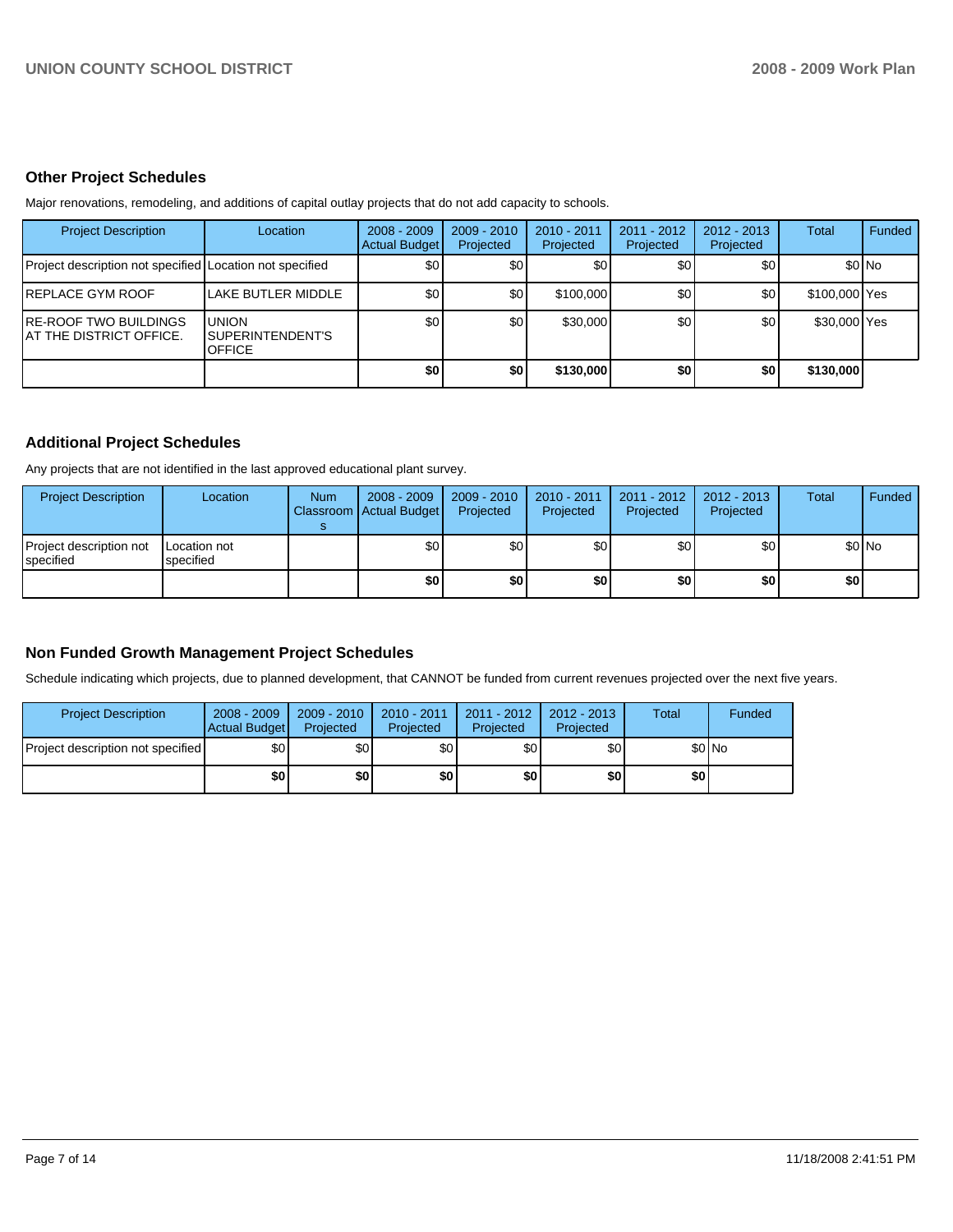# **Tracking**

# **Capacity Tracking**

|                                   | 2,860                                | 2,604                                              | 2,187                                      | 142              | 15                                                         | 84.00 %                                          | 150                            | 6                                                 | 2,356                                         | 85.55 %                                             | 16                                                 |
|-----------------------------------|--------------------------------------|----------------------------------------------------|--------------------------------------------|------------------|------------------------------------------------------------|--------------------------------------------------|--------------------------------|---------------------------------------------------|-----------------------------------------------|-----------------------------------------------------|----------------------------------------------------|
| <b>IDAY CARE ANNEX</b>            |                                      |                                                    |                                            | $\overline{0}$   |                                                            | 0.00%                                            |                                |                                                   | 0                                             | 0.00%                                               | $\mathbf 0$                                        |
| <b>LAKE BUTLER</b><br>IELEMENTARY | 1,180                                | 1,180                                              | 920                                        | 65               | 14                                                         | 78.00 %                                          | 18                             |                                                   | 930                                           | 78.00 %                                             | 14                                                 |
| <b>ILAKE BUTLER MIDDLE</b>        | 806                                  | 725                                                | 664                                        | 37 <sup>1</sup>  | 18                                                         | 92.00 %                                          | 132                            | 6                                                 | 796 l                                         | 93.00 %                                             | 19                                                 |
| UNION SENIOR HIGH                 | 874                                  | 699                                                | 603                                        | 40               | 15                                                         | 86.00 %                                          |                                |                                                   | 630                                           | 90.00 %                                             | 16                                                 |
| Location                          | $2008 -$<br>2009 Satis.<br>Stu. Sta. | Actual<br>$2008 -$<br><b>2009 FISH</b><br>Capacity | Actual<br>$2007 -$<br>2008<br><b>COFTE</b> | # Class<br>Rooms | Actual<br>Average<br>$2008 -$<br>2009 Class<br><b>Size</b> | Actual<br>$2008 -$<br>2009<br><b>Utilization</b> | <b>New</b><br>Stu.<br>Capacity | <b>New</b><br>Rooms to<br>be<br>Added/Re<br>moved | Projected<br>$2012 -$<br>2013<br><b>COFTE</b> | Projected<br>$2012 -$<br>2013<br><b>Utilization</b> | Projected<br>$2012 -$<br>2013 Class<br><b>Size</b> |

The COFTE Projected Total (2,356) for 2012 - 2013 must match the Official Forecasted COFTE Total (2,355 ) for 2012 - 2013 before this section can be completed. In the event that the COFTE Projected Total does not match the Official forecasted COFTE, then the Balanced Projected COFTE Table should be used to balance COFTE.

|                                 | 2,355 |
|---------------------------------|-------|
| High (9-12)                     | 630   |
| Middle $(4-8)$                  | 941   |
| Elementary (PK-3)               | 785   |
| Projected COFTE for 2012 - 2013 |       |

| <b>Grade Level Type</b> | <b>Balanced Projected</b><br>COFTE for 2012 - 2013 |
|-------------------------|----------------------------------------------------|
| Elementary (PK-3)       |                                                    |
| Middle (4-8)            |                                                    |
| High (9-12)             |                                                    |
|                         | 2,356                                              |

# **Relocatable Replacement**

Number of relocatable classrooms clearly identified and scheduled for replacement in the school board adopted financially feasible 5-year district work program.

| Location                               | $2008 - 2009$ | $2009 - 2010$ | 2010 - 2011 | 2011 - 2012 2012 - 2013 | Year 5 Total |
|----------------------------------------|---------------|---------------|-------------|-------------------------|--------------|
| <b>Total Relocatable Replacements:</b> |               |               |             |                         | 0            |

# **Charter Schools Tracking**

Information regarding the use of charter schools.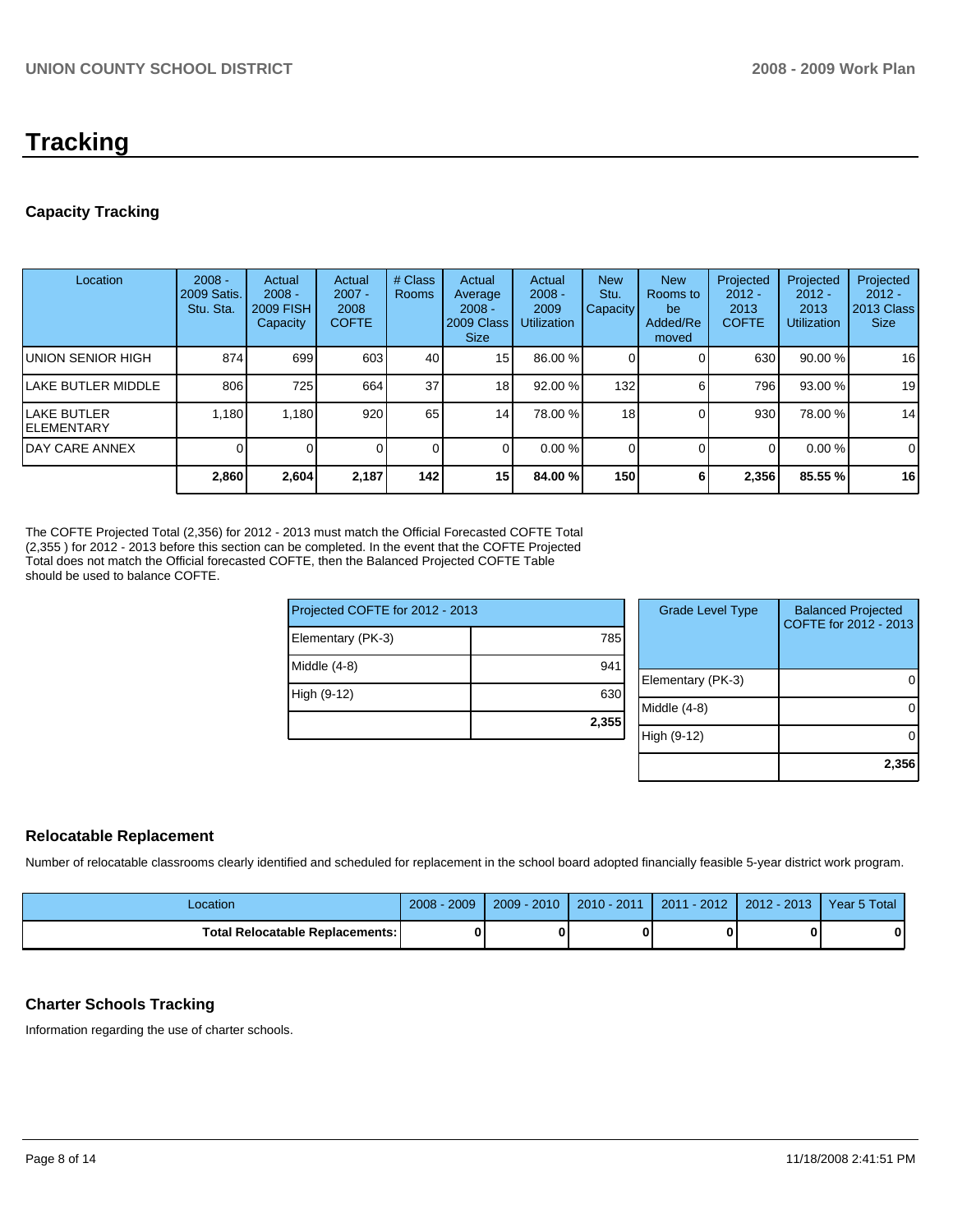Nothing reported for this section.

## **Special Purpose Classrooms Tracking**

The number of classrooms that will be used for certain special purposes in the current year, by facility and type of classroom, that the district will, 1), not use for educational purposes, and 2), the co-teaching classrooms that are not open plan classrooms and will be used for educational purposes.

| School                         | <b>School Type</b>                   | # of Elementary<br>K-3 Classrooms | # of Middle 4-8<br><b>Classrooms</b> | $#$ of High 9-12<br><b>Classrooms</b> | # of $ESE$<br><b>Classrooms</b> | # of Combo<br><b>Classrooms</b> | Total<br>Classrooms |
|--------------------------------|--------------------------------------|-----------------------------------|--------------------------------------|---------------------------------------|---------------------------------|---------------------------------|---------------------|
| <b>IUNION SENIOR HIGH</b>      | Educational                          |                                   |                                      | 36                                    |                                 |                                 | 49                  |
| <b>ILAKE BUTLER MIDDLE</b>     | Educational                          |                                   | 28                                   |                                       |                                 |                                 | 40                  |
| <b>ILAKE BUTLER ELEMENTARY</b> | Educational                          | 55                                |                                      |                                       |                                 |                                 | 65                  |
|                                | <b>Total Educational Classrooms:</b> | 55                                | 28 <sub>l</sub>                      | 36                                    | 13 <sub>1</sub>                 | 22                              | 154                 |

| School                        | School Type | # of Elementary  # of Middle 4-8  # of High 9-12<br><b>K-3 Classrooms I</b> | <b>Classrooms</b> | <b>Classrooms</b> | # of $ESE$<br><b>Classrooms</b> | # of Combo<br><b>Classrooms</b> | Total<br><b>Classrooms</b> |
|-------------------------------|-------------|-----------------------------------------------------------------------------|-------------------|-------------------|---------------------------------|---------------------------------|----------------------------|
| Total Co-Teaching Classrooms: |             |                                                                             |                   |                   |                                 | 0                               | 0                          |

## **Infrastructure Tracking**

**Necessary offsite infrastructure requirements resulting from expansions or new schools. This section should include infrastructure information related to capacity project schedules and other project schedules (Section 4).** 

Not Specified

**Proposed location of planned facilities, whether those locations are consistent with the comprehensive plans of all affected local governments, and recommendations for infrastructure and other improvements to land adjacent to existing facilities. Provisions of 1013.33(12), (13) and (14) and 1013.36 must be addressed for new facilities planned within the 1st three years of the plan (Section 5).** 

Not Specified

**Consistent with Comp Plan?** No

### **Net New Classrooms**

The number of classrooms, by grade level and type of construction, that were added during the last fiscal year.

| List the net new classrooms added in the 2007 - 2008 fiscal year.                                                                                       |                                     |                                   |                                                                        | List the net new classrooms to be added in the 2008 - 2009 fiscal<br>year. |                                     |                                   |                                |                        |
|---------------------------------------------------------------------------------------------------------------------------------------------------------|-------------------------------------|-----------------------------------|------------------------------------------------------------------------|----------------------------------------------------------------------------|-------------------------------------|-----------------------------------|--------------------------------|------------------------|
| "Classrooms" is defined as capacity carrying classrooms that are added to increase<br>capacity to enable the district to meet the Class Size Amendment. |                                     |                                   | Totals for fiscal year 2008 - 2009 should match totals in Section 15A. |                                                                            |                                     |                                   |                                |                        |
| Location                                                                                                                                                | $2007 - 2008$ #<br><b>Permanent</b> | $2007 - 2008$ #<br><b>Modular</b> | $2007 - 2008$ #<br>Relocatable                                         | $2007 - 2008$<br>Total                                                     | $2008 - 2009$ #<br><b>Permanent</b> | $2008 - 2009$ #<br><b>Modular</b> | $2008 - 2009$ #<br>Relocatable | $2008 - 2009$<br>Total |
| Elementary (PK-3)                                                                                                                                       |                                     |                                   |                                                                        |                                                                            |                                     |                                   |                                |                        |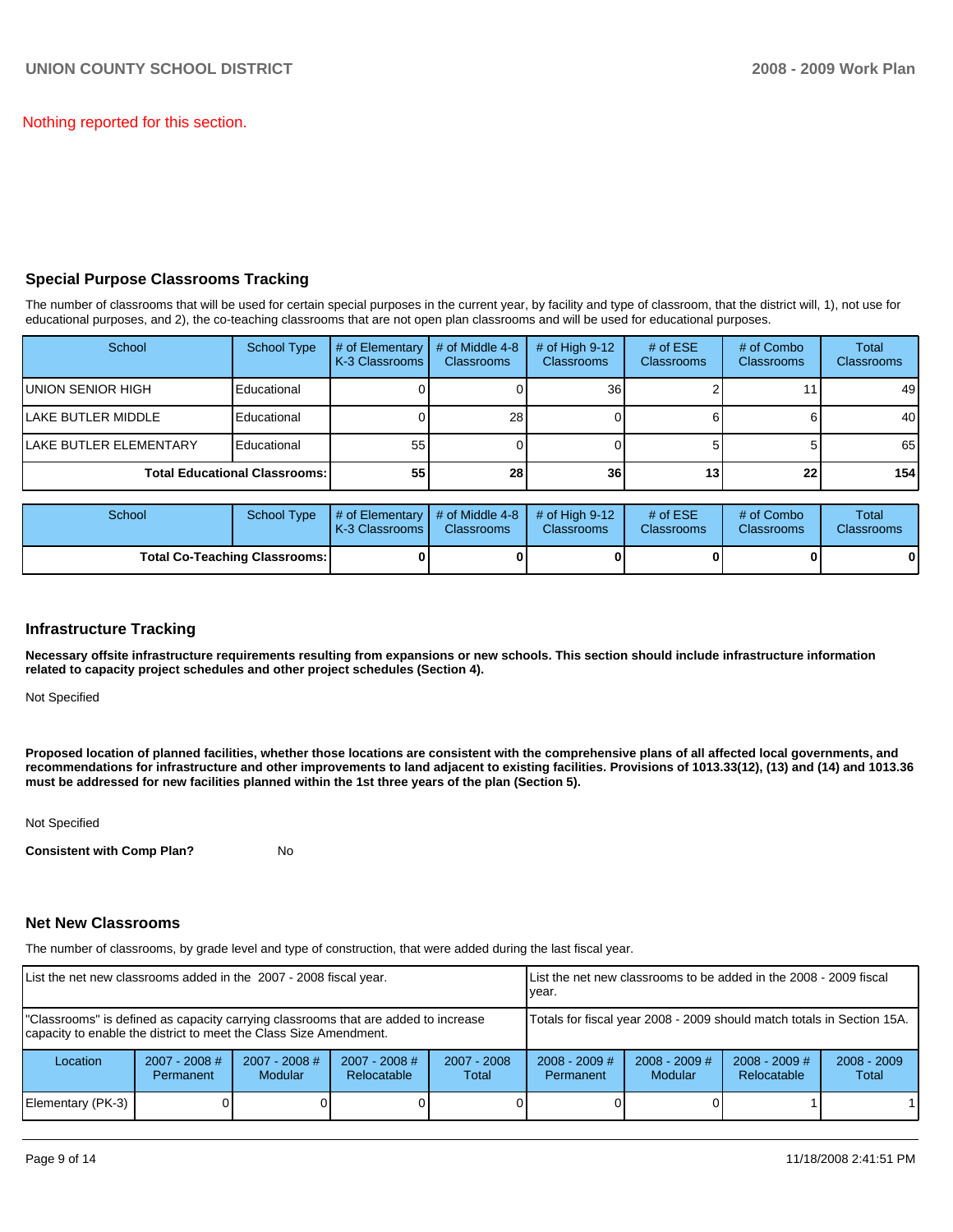| Middle (4-8) |  |  |  |  |
|--------------|--|--|--|--|
| High (9-12)  |  |  |  |  |
|              |  |  |  |  |

## **Relocatable Student Stations**

Number of students that will be educated in relocatable units, by school, in the current year, and the projected number of students for each of the years in the workplan.

| <b>Site</b>                | $2008 - 2009$ | $2009 - 2010$ | $2010 - 2011$ | $2011 - 2012$ | 2012 - 2013 | 5 Year Average |
|----------------------------|---------------|---------------|---------------|---------------|-------------|----------------|
| <b>IUNION SENIOR HIGH</b>  |               |               |               |               |             | $\overline{0}$ |
| <b>ILAKE BUTLER MIDDLE</b> | 66            | 66            | 66            | 66            |             | 53             |
| LAKE BUTLER ELEMENTARY     | 280           | 298           | 298           | 298           | 298         | 294            |
| <b>IDAY CARE ANNEX</b>     |               |               |               |               |             | $\overline{0}$ |

| Totals for UNION COUNTY SCHOOL DISTRICT           |       |         |       |       |       |       |
|---------------------------------------------------|-------|---------|-------|-------|-------|-------|
| Total students in relocatables by year.           | 346   | 364     | 364   | 364   | 298   | 347   |
| Total number of COFTE students projected by year. | 2,267 | 2,301   | 2.319 | 2,334 | 2.355 | 2.315 |
| Percent in relocatables by year.                  | 15 %  | $16 \%$ | 16 %  | 16 %  | 13 %  | 15%   |

# **Leased Facilities Tracking**

Exising leased facilities and plans for the acquisition of leased facilities, including the number of classrooms and student stations, as reported in the educational plant survey, that are planned in that location at the end of the five year workplan.

| Location               | # of Leased<br>Classrooms 2008 - I<br>2009 | <b>FISH Student</b><br><b>Stations</b> | Owner | # of Leased<br>Classrooms 2012 - I<br>2013 | <b>FISH Student</b><br><b>Stations</b> |
|------------------------|--------------------------------------------|----------------------------------------|-------|--------------------------------------------|----------------------------------------|
| IUNION SENIOR HIGH     |                                            |                                        |       |                                            | $\Omega$                               |
| llake butler middle    |                                            |                                        |       |                                            | $\Omega$                               |
| LAKE BUTLER ELEMENTARY |                                            |                                        |       |                                            | $\Omega$                               |
| DAY CARE ANNEX         |                                            |                                        |       |                                            | ΟI                                     |
|                        |                                            |                                        |       |                                            | 01                                     |

## **Failed Standard Relocatable Tracking**

Relocatable units currently reported by school, from FISH, and the number of relocatable units identified as 'Failed Standards'.

Nothing reported for this section.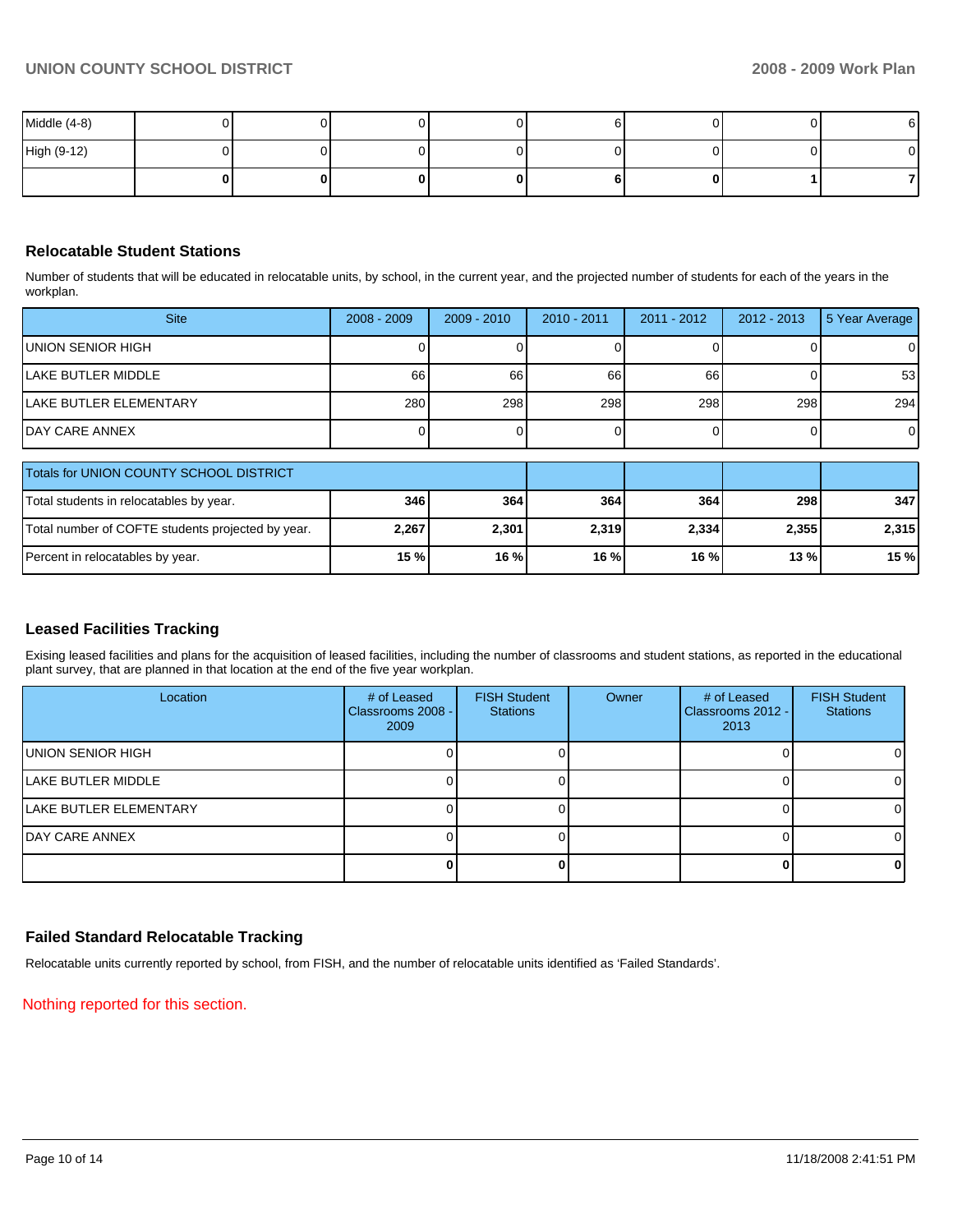# **Planning**

# **Class Size Reduction Planning**

**Plans approved by the school board that reduce the need for permanent student stations such as acceptable school capacity levels, redistricting, busing, year-round schools, charter schools, magnet schools, public-private partnerships, multitrack scheduling, grade level organization, block scheduling, or other alternatives.** 

Construction of a 6 Classroom Pod at LAKE BUTLER MIDDLE SCHOOL is necessary due to meeting the cap per classroom. In the next two to three years we anticipate having to build a 6-8 Classroom Pod at LAKE BUTLER ELEMENTARY SCHOOL.

# **School Closure Planning**

**Plans for the closure of any school, including plans for disposition of the facility or usage of facility space, and anticipated revenues.** 

Not Specified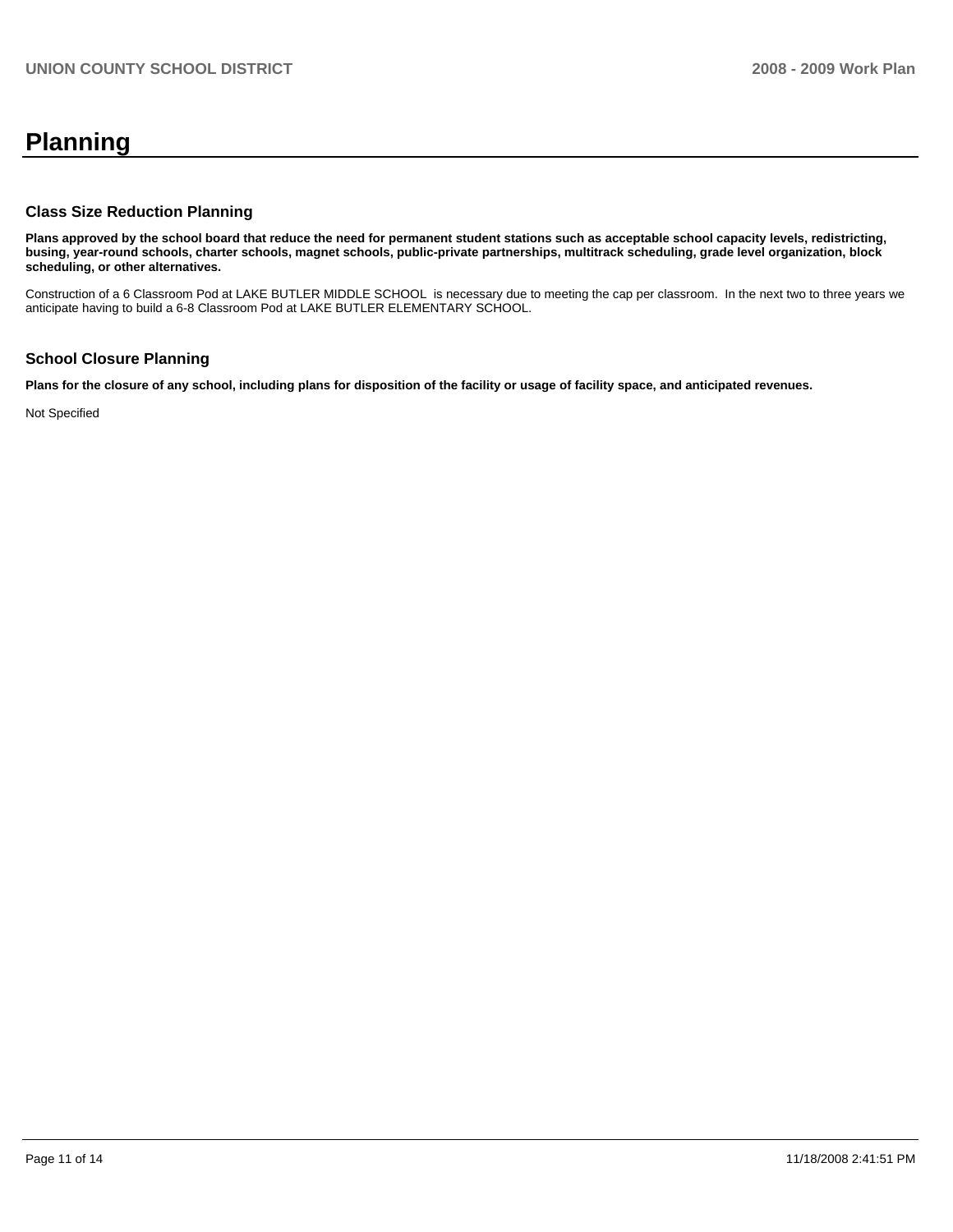# **Long Range Planning**

## **Ten-Year Maintenance**

District projects and locations regarding the projected need for major renovation, repair, and maintenance projects within the district in years 6-10 beyond the projects plans detailed in the five years covered by the work plan.

| Project                  | 2012 - 2013 / 2017 - 2018<br><b>Projected Cost</b> |
|--------------------------|----------------------------------------------------|
| IREMODELING / RENOVATION | \$8,000,000                                        |
| IROOF REPLACEMENT        | \$300,000                                          |
|                          | \$8,300,000                                        |

# **Ten-Year Capacity**

Schedule of capital outlay projects projected to ensure the availability of satisfactory student stations for the projected student enrollment in K-12 programs for the future 5 years beyond the 5-year district facilities work program.

| Project          | Location, Community, Quadrant or other<br>general location | 2012 - 2013 / 2017 - 2018<br><b>Projected Cost</b> |
|------------------|------------------------------------------------------------|----------------------------------------------------|
| <b>IADDITION</b> | UNION COUNTY H.S.                                          | \$1,000,000                                        |
|                  |                                                            | \$1,000,000                                        |

# **Ten-Year Planned Utilization**

Schedule of planned capital outlay projects identifying the standard grade groupings, capacities, and planned utilization rates of future educational facilities of the district for both permanent and relocatable facilities.

| Grade Level Projections         | <b>FISH</b><br><b>Student</b><br><b>Stations</b> | <b>Actual 2007 -</b><br><b>2008 FISH</b><br>Capacity | Actual<br>$2007 -$<br>2008<br><b>COFTE</b> | Actual 2007 - 2008<br><b>Utilization</b> | Actual 2008 - 2009 / 2017 - 2018 new<br>Student Capacity to be added/removed | Projected 2017<br><b>2018 COFTE</b> | Projected 2017 -<br>2018 Utilization |
|---------------------------------|--------------------------------------------------|------------------------------------------------------|--------------------------------------------|------------------------------------------|------------------------------------------------------------------------------|-------------------------------------|--------------------------------------|
| Elementary - District<br>Totals | 1.180                                            | 1.180                                                | 920.22                                     | 77.97 %                                  | 108                                                                          | 1.030                               | 79.97 %                              |
| I Middle - District Totals      | 806                                              | 725                                                  | 664.47                                     | 91.59 %                                  | 132                                                                          | 810                                 | 94.52 %                              |
| High - District Totals          | 874                                              | 699                                                  | 602.79                                     | 86.27 %                                  | 100                                                                          | 665                                 | 83.23 %                              |
| Other - ESE, etc                |                                                  |                                                      | 0.00                                       | $0.00 \%$                                |                                                                              |                                     | 0.00%                                |
|                                 | 2,860                                            | 2,604                                                | 2,187.48                                   | 84.00 %                                  | 340                                                                          | 2,505                               | 85.09 %                              |

# **Ten-Year Infrastructure Planning**

**Proposed Location of Planned New, Remodeled, or New Additions to Facilities in 06 thru 10 out years (Section 28).** 

UNION COUNTY HIGH SCHOOL 4 CLASSROOM POD. ON PRESENT SITE.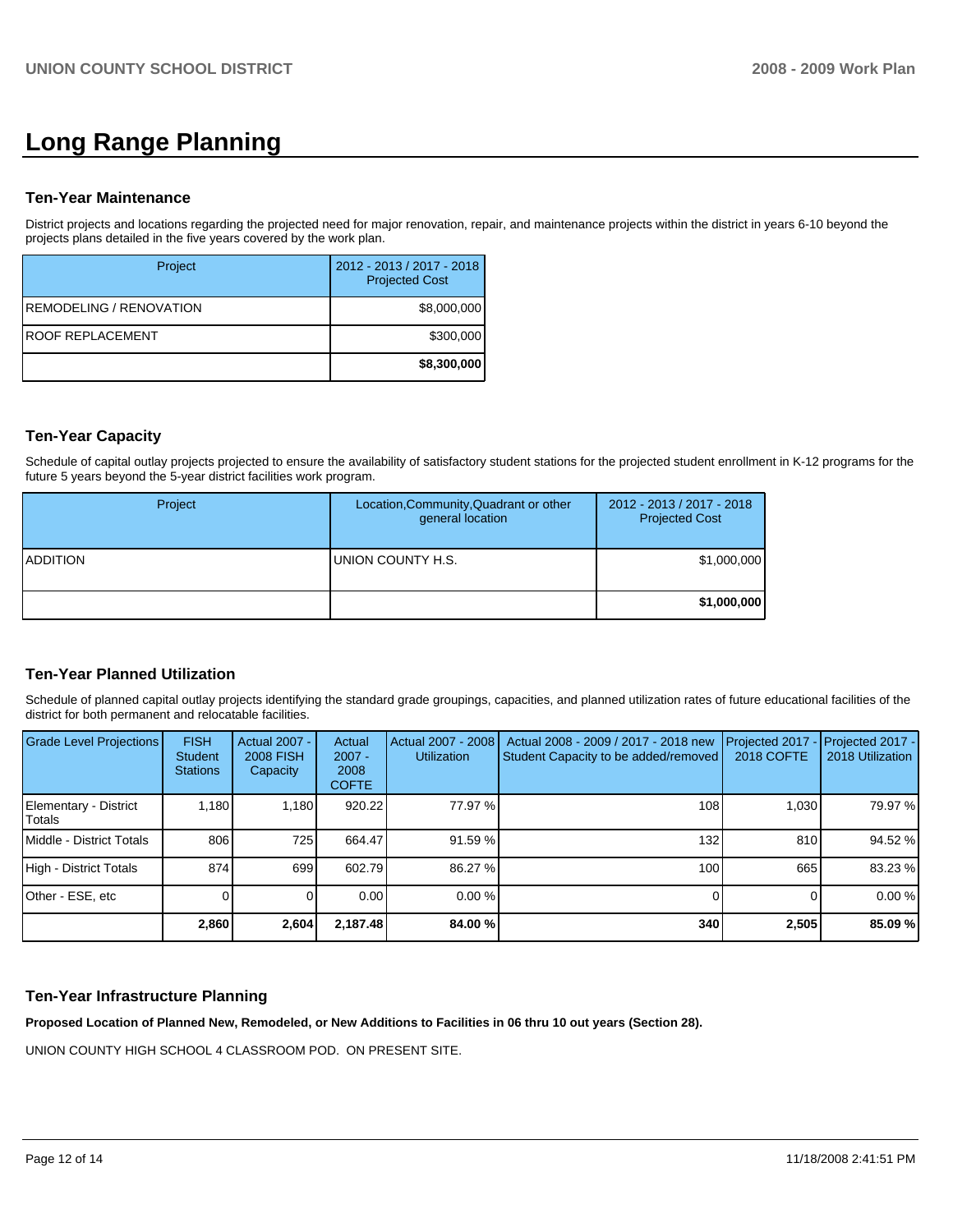Plans for closure of any school, including plans for disposition of the facility or usage of facility space, and anticipated revenues in the 06 thru 10 out **years (Section 29).** 

N/A

### **Twenty-Year Maintenance**

District projects and locations regarding the projected need for major renovation, repair, and maintenance projects within the district in years 11-20 beyond the projects plans detailed in the five years covered by the work plan.

| Project                | 2017 - 2018 / 2027 - 2028 Projected Cost |
|------------------------|------------------------------------------|
| INEW ELEMENTARY SCHOOL | \$40,000,000                             |
| INEW ROOF              | \$700,000                                |
|                        | \$40,700,000                             |

## **Twenty-Year Capacity**

Schedule of capital outlay projects projected to ensure the availability of satisfactory student stations for the projected student enrollment in K-12 programs for the future 11-20 years beyond the 5-year district facilities work program.

| Project                       | Location, Community, Quadrant or other<br>general location | 2017 - 2018 / 2027 - 2028<br><b>Projected Cost</b> |
|-------------------------------|------------------------------------------------------------|----------------------------------------------------|
| UNION COUNTY HIGH SCHOOL ROOF | <b>IPRESENT LOCATION</b>                                   | \$750,000                                          |
|                               |                                                            | \$750,000                                          |

### **Twenty-Year Planned Utilization**

Schedule of planned capital outlay projects identifying the standard grade groupings, capacities, and planned utilization rates of future educational facilities of the district for both permanent and relocatable facilities.

| <b>Grade Level Projections</b>  | <b>FISH</b><br><b>Student</b><br><b>Stations</b> | <b>Actual 2007 -</b><br><b>2008 FISH</b><br>Capacity | Actual<br>$2007 -$<br>2008<br><b>COFTE</b> | Actual 2007 - 2008<br><b>Utilization</b> | Actual 2008 - 2009 / 2027 - 2028 new<br>Student Capacity to be added/removed | Projected 2027<br><b>2028 COFTE</b> | Projected 2027 -<br>2028 Utilization |
|---------------------------------|--------------------------------------------------|------------------------------------------------------|--------------------------------------------|------------------------------------------|------------------------------------------------------------------------------|-------------------------------------|--------------------------------------|
| Elementary - District<br>Totals | 1,180                                            | 1.180                                                | 920.22                                     | 77.97 %                                  | 150                                                                          | 1.080                               | 81.20 %                              |
| Middle - District Totals        | 806                                              | 725 l                                                | 664.47                                     | 91.59 %                                  | 154                                                                          | 865                                 | 98.41 %                              |
| High - District Totals          | 874                                              | 699                                                  | 602.79                                     | 86.27 %                                  | 100                                                                          | 765                                 | 95.74 %                              |
| Other - ESE, etc                |                                                  |                                                      | 0.00                                       | $0.00 \%$                                |                                                                              |                                     | 0.00%                                |
|                                 | 2,860                                            | 2,604                                                | 2,187.48                                   | 84.00 %                                  | 404                                                                          | 2,710                               | 90.09%                               |

### **Twenty-Year Infrastructure Planning**

**Proposed Location of Planned New, Remodeled, or New Additions to Facilities in 11 thru 20 out years (Section 28).** 

4 CLASSROOM POD AT UNION COUNTY HIGH SCHOOL